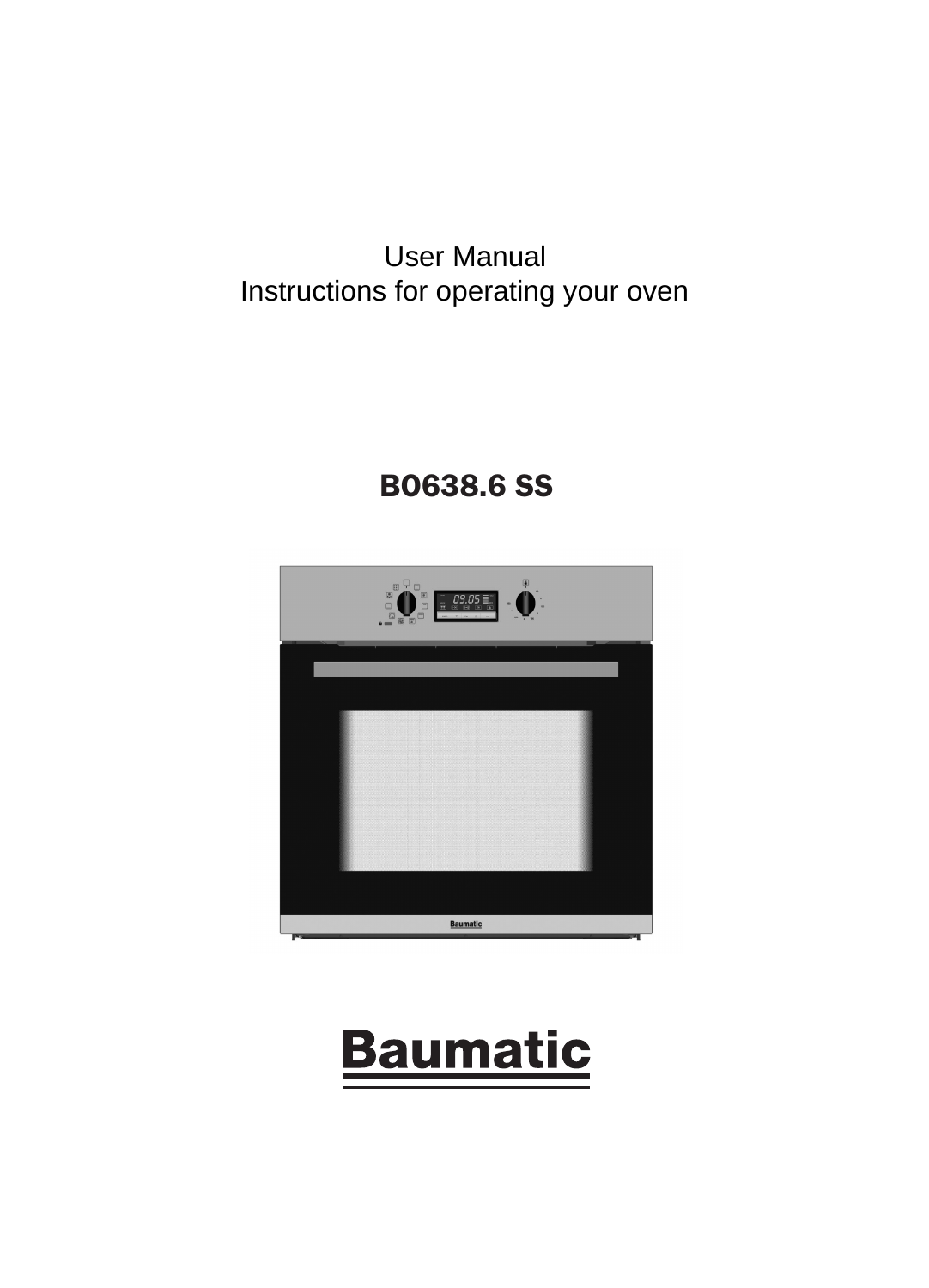Note: Please refer to the Installation and Maintenance manual which accompanies this user manual for important instructions regarding the correct installation and maintenance of your oven and important safety instructions.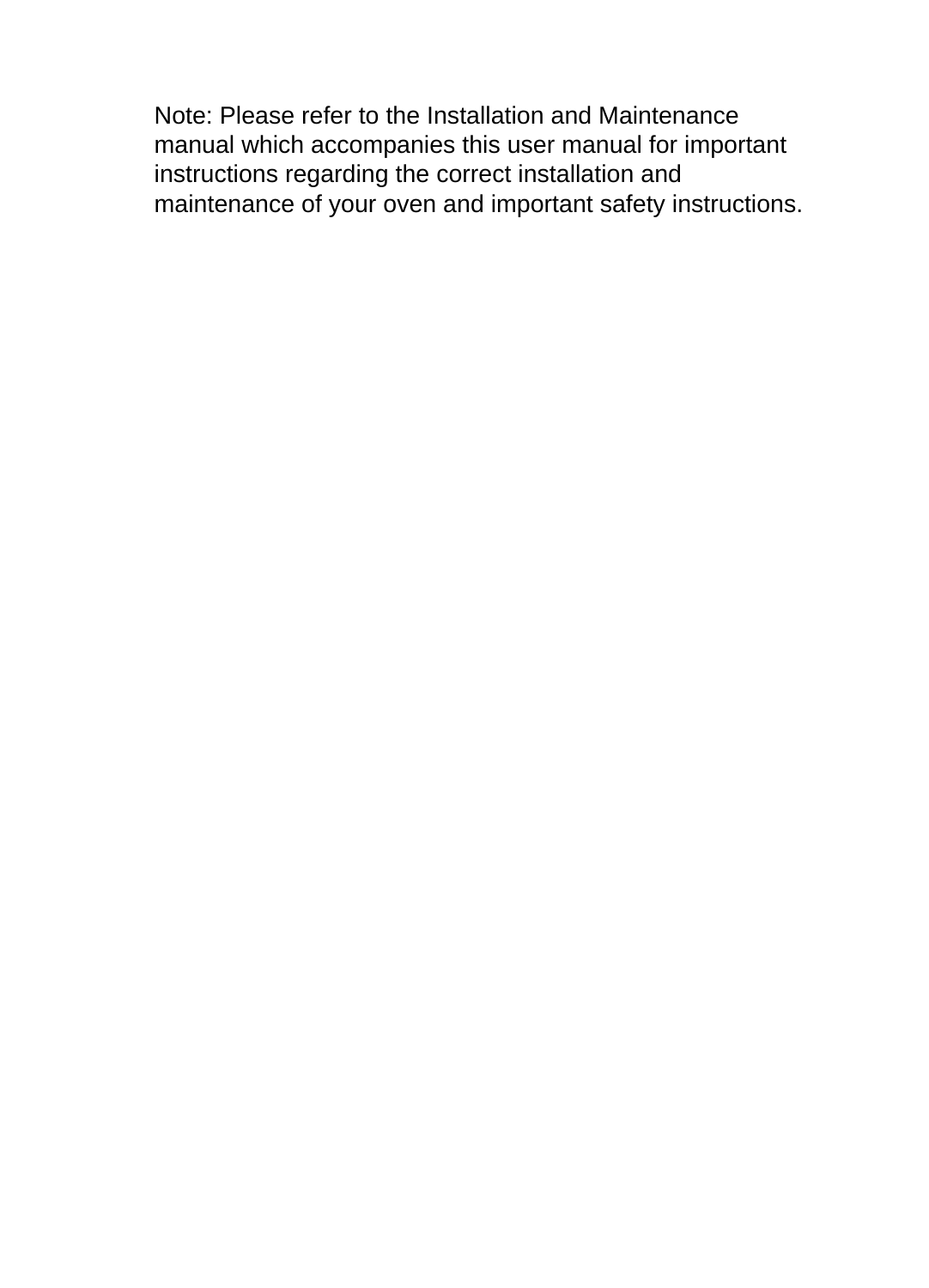## CONTROL PANEL



- 1 Door lock. When this pilot light is on, it indicates that the oven door is locked and cannot be opened.
- 3 Electronic clock.
- 4 Temperature selector.

2 Function selector.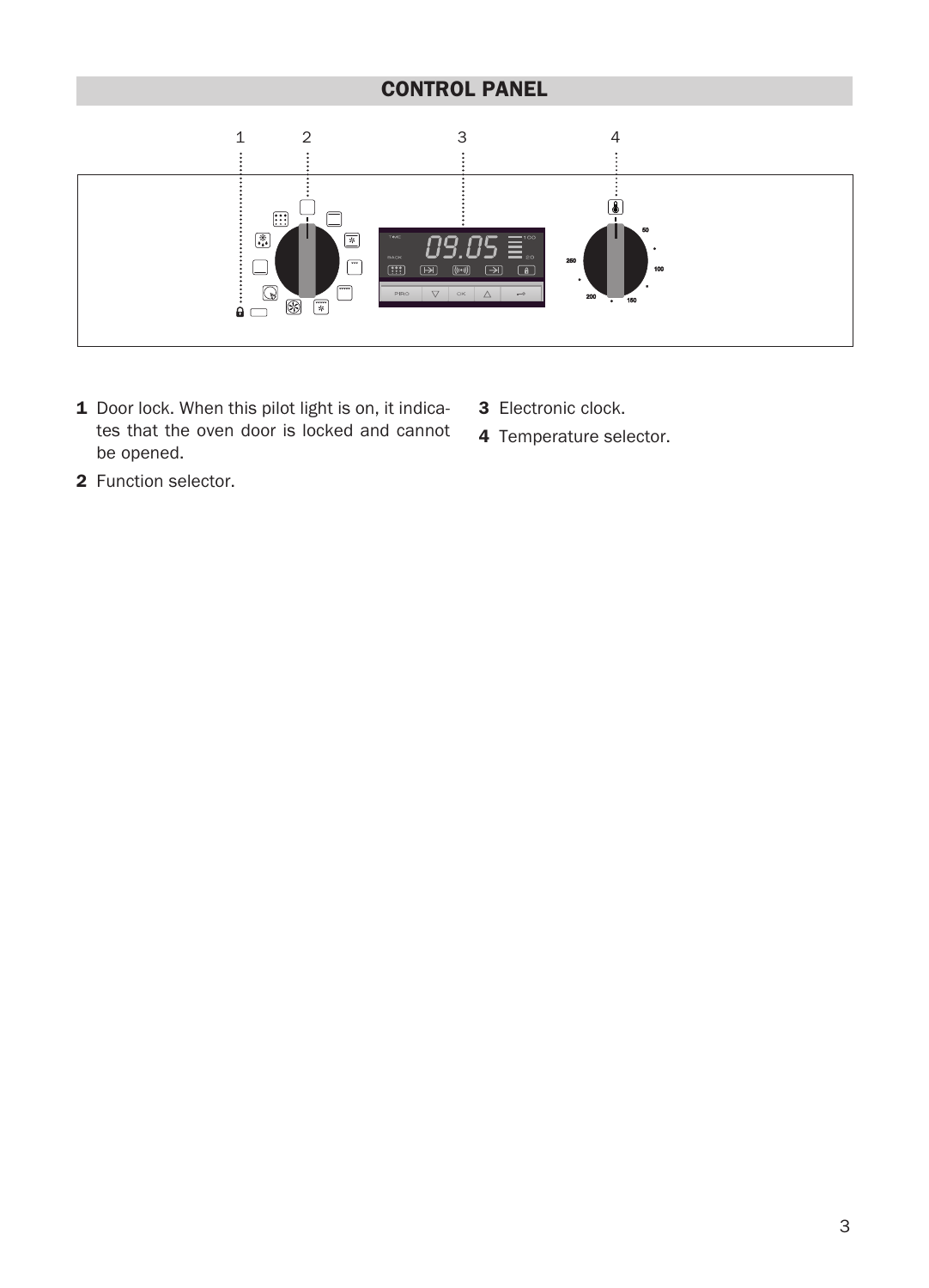### Switch off oven

#### Conventional

It is used for sponges and cakes where the heat received must be uniform to achieve a spongy texture.

# $\boxed{*}$  Conventional with fan

Appropriate for roasts and cakes. The fan spreads the heat uniformly inside the oven.

# Grill

For preparing dishes with superficial roasting. It allows the outer layer to be browned without affecting the inside of the food. Ideal for flat food, such as steaks, ribs, fish, toast.

## MaxiGrill

Allows greater surfaces to be prepared, than with the grill, together with higher power reducing the time required for browning of the food.

### $\mathbb{R}$  MaxiGrill with fan

Allows uniform roasting at the same time as surface browning. Ideal for grills. Special for large volume pieces, such as poultry, game, etc. It is recommended to put the item on a rack with a tray beneath to collect the stock and juices.

#### Caution

While using the Grill, MaxiGrill or MaxiGrill with fan, the door must be kept closed.

# **S**Turbo

The fan distributes the heat coming from an element located at the back of the oven. As a result of the evenly distributed temperature, food can be cooked on two levels at the same time.

# **Lower Element with Turbo**

Ideal for baking pizzas, pies, and fruit tarts or sponges.

## Lower element

Heats only from beneath. Suitable for heating dishes and raising pastry and similar.

# Defrosting

This cooking mode is suitable for gently defrosting of food. In special food to be consumed unwarmed, e.g.: cream, custard, pastry, tarts, cakes, fruit, etc.

# Pyrolytic Function

This programme allows you to carry out a pyrolytic cleaning cycle which involves the oxidisation and carbonisation of grease accumulated during cooking, through the high temperatures that are reached inside the oven. During the cleaning cycle the light inside the oven will remain off.

#### NB

The light remains on through all cooking functions except the pyrolytic function.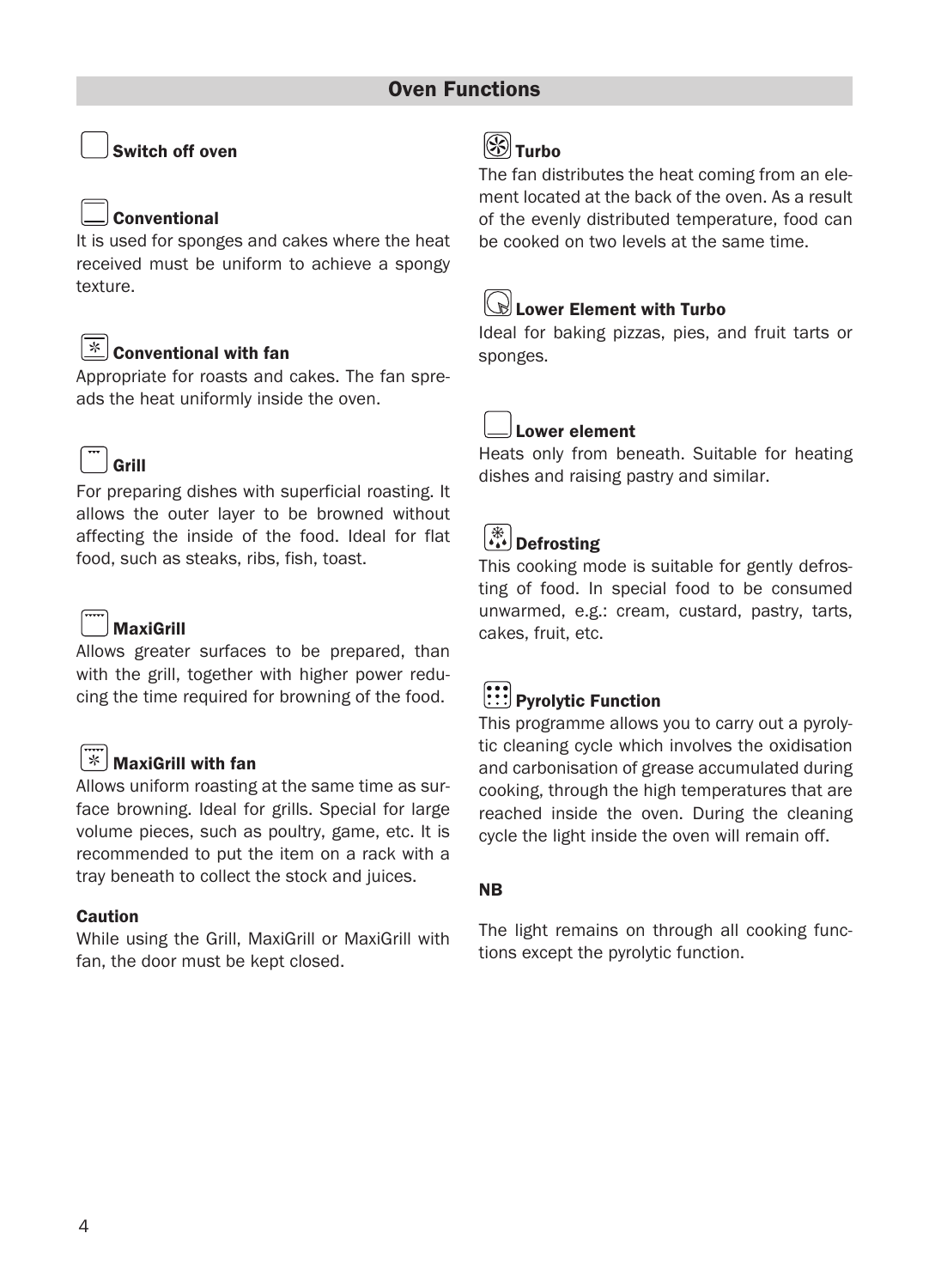#### Setting the time on the Electronic Clock

When the oven is connected to the power supply, the word  $TIME$  and the indication 00:00 flash on the display. Press  $\triangledown$  or  $\triangle$  to set the time on the clock. The clock beeps twice to confirm the selected time.

If you wish to modify the time, press  $\overline{\vee}$  or  $\Delta$ until the word  $\tau$  ime and the current time flash on the screen. Press  $\Box K$ . Then press  $\bigtriangledown$  or  $\Delta$  to modify the time. The clock beeps twice to confirm the modification.

#### Manual Operation

The oven is ready to be used when the clock has been set. Select a cooking function and a temperature.

When you begin cooking, symbol  $\Xi^{\degree}$  lights up gradually until the oven heats up 100% to the selected temperature.

Set the controls to  $\vert \ \vert$  to turn the oven off.

Symbol  $\equiv \mathbb{S}^{\infty}$  gradually goes out as the temperature inside the oven drops.

#### Functions of the Electronic Clock

Alarm: Creates an alarm signal when the period of time finishes; the oven does not need to be in use in order to use this function.

Cooking Time: To cook for a selected length of time; the oven turns itself off automatically when the time finishes.

End Cooking Time: To cook until a set time; the oven turns itself off automatically when the time finishes.

Cooking time and End Cooking Time: To cook for a selected length of time and end at a set time. When this function is set, the oven comes on automatically at the time required in order to cook for the set length of time (Cooking time) and end automatically at the indicated time (End Cooking Time)

Child Safety Function. This function blocks the oven to prevent small children from interfering with the controls.

#### Programming the Pyrolytic function

#### Programming the Alarm

- **1** Press  $\triangle$  until symbol  $\overline{(\cdots)}$  lights up. Press nк.
- 2 Set the period of time after which you wish the alarm to sound by pressing  $\triangledown$  or  $\triangle$ .
- 3 The clock beeps twice, the current time is displayed and symbol  $\overline{(\cdots)}$  lights up permanently to indicate that the alarm has been set.
- 4 When the set period of time comes to an end, the alarm sounds and symbol  $\left(\frac{(\cdot \cdot \cdot)}{(\cdot \cdot \cdot)}\right)$  starts to flash.
- **5** Press any button to stop the alarm; symbol  $(\overline{(\cdots)})$  goes out.

You can consult the remaining time at any moment by pressing  $\nabla$  or  $\Delta$  until symbol  $[\overline{(\mathbf{F} \cdot \mathbf{w})}]$  flashes and then pressing  $\Box K$ . You can also modify the set time at this point by pressing  $\nabla$  or  $\Delta$ . The clock beeps twice to confirm the change.

If you wish the remaining time to be displayed until the end of the set period of time, press  $\,\nabla\,$ or  $\triangle$  until symbol  $\frac{(\mathbf{F}(\mathbf{F}, \mathbf{v}))}{\mathbf{F}}$  flashes and then press  $\Box K$  and keep it pressed in. Symbol  $\boxed{(\cdots)}$ flashes and the word BACK lights up. Keep  $O(K)$  pressed in again to return to the real time.

#### Setting the Cooking Time

- **1** Press  $\nabla$  or  $\Delta$  until symbol  $\overline{[P]}$  lights up. Press  $QK$ .
- 2 Select the period of time you wish to cook for by pressing  $\triangledown$  or  $\triangle$ .
- 3 The clock beeps twice, the current time is displayed and symbol  $[\rightarrow]$  lights up permanently to indicate that the oven will turn itself off automatically.
- 4 Select a cooking function and temperature.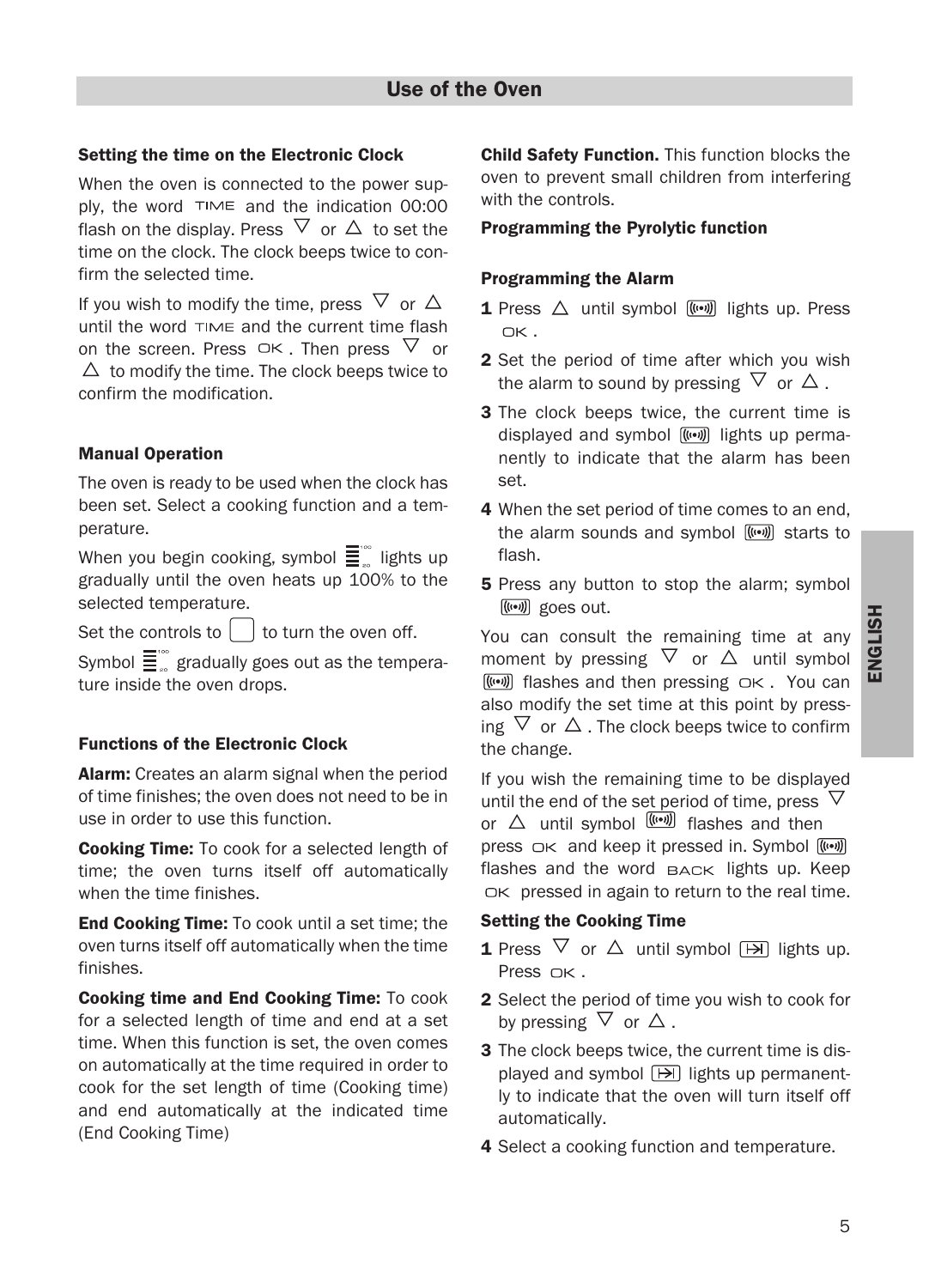- **5** When the cooking time comes to an end, the oven turns itself off, the alarm sounds and symbol  $\boxed{\mapsto}$  flashes.
- 6 Press any button to stop the alarm and turn the oven back on again.
- **7** Set the controls to  $\left\lceil \begin{array}{c} \n\end{array} \right\rceil$  to turn the oven off.

You can consult the remaining cooking time at any moment by pressing  $\nabla$  or  $\Delta$  until symbol  $\overline{[H]}$  flashes and then pressing  $\overline{OK}$ . You can also modify the set time at this point by pressing  $\nabla$  or  $\Delta$ . The clock beeps twice to confirm the change.

If you wish the remaining time to be displayed until the end of the set period of time, press  $\,\nabla\,$ or  $\triangle$  until symbol  $\boxed{\rightarrow}$  flashes and then press  $\Box K$  and keep it pressed in. Symbol  $\Box$ flashes and the word  $BACK$  lights up. Keep pressed in again to return to the real time.

### Setting the End Cooking Time

- **1** Press  $\nabla$  or  $\Delta$  until symbol  $\rightarrow$  lights up. Press OK.
- 2 Select the time you wish the cooking process to finish at by pressing  $\triangledown$  or  $\triangle$ .
- 3 The clock beeps twice, the current time is displayed and symbol  $\boxed{\rightarrow}$  lights up permanently to indicate that the oven will turn itself off automatically.
- 4 Select a cooking function and temperature.
- 5 When the set time is reached, the oven turns itself off, the alarm sounds and symbol  $\boxed{\rightarrow}$ flashes.
- 6 Press any button to stop the alarm and turn the oven back on again.
- **7** Set the controls to  $\vert$  to turn the oven off.

You can consult the end cooking time at any moment by pressing  $\nabla$  or  $\Delta$  until symbol  $\boxed{\rightarrow}$  flashes and then pressing  $\Box$ K. You can also modify the end cooking time at this point by pressing  $\nabla$  or  $\Delta$ . The clock beeps twice to confirm the change.

This function can be used even when you are already using the oven. To do this, follow the instructions indicated above except point number 4.

#### Setting the Cooking Time and the End Cooking Time

- **1** Press  $\nabla$  or  $\Delta$  until symbol  $\boxed{|\nabla|}$  lights up. Press  $\n *N*$ .
- 2 Select the period of time you wish to cook for by pressing  $\triangledown$  or  $\triangle$ .
- 3 The clock beeps twice, the current time is displayed and symbol  $[\rightarrow]$  lights up permanently.
- **4** Press  $\nabla$  or  $\Delta$  until symbol  $\rightarrow$  lights up. Press OK.
- 5 Select the time you wish the cooking process to finish at by pressing  $\triangledown$  or  $\triangle$ .
- 6 The clock beeps twice, the current time is displayed and symbol  $\rightarrow$  lights up permanently.
- **7** Select a cooking function and temperature.
- 8 The oven remains off with symbols  $[\rightarrow]$  and  $\boxed{\rightarrow}$  lit up. Your oven is set.
- **9** When the time to start cooking is reached, the oven starts up and cooks for the set period of time.
- 10 When the set end cooking time is reached, the oven turns itself off, the alarm sounds and symbols  $\boxed{\rightarrow}$  and  $\boxed{\rightarrow}$  flash.
- 11 Press any button to stop the alarm and turn the oven back on again.
- **12** Set the controls to  $\vert$  to turn the oven off.

You can modify the end cooking time by pressing  $\nabla$  or  $\Delta$  until symbol  $\boxed{\rightarrow}$  lights up and then pressing  $O K$ . You can now modify the end cooking time by pressing  $\triangledown$  or  $\triangle$ . The clock beeps twice to confirm the change.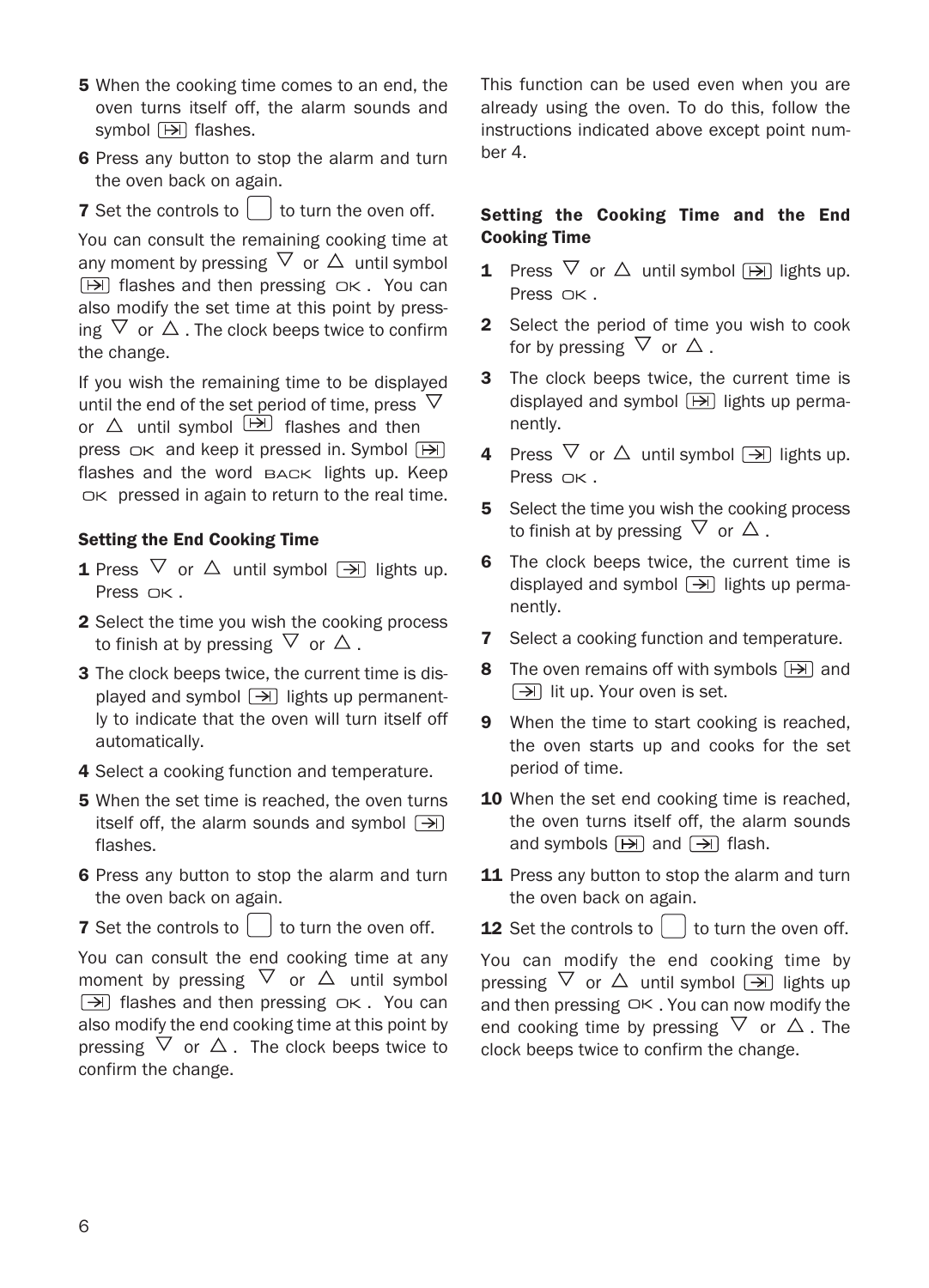#### Child Safety Function.

Keep  $\leftarrow$  pressed in to activate this function. The clock beeps twice and symbol  $\boxed{a}$  lights up. The clock is blocked.

If the child safety function is activated when the oven is off (function control set to  $\Box$ ), then the oven cannot be turned on until the function is deactivated. If the child safety function is activated when the oven is set to a cooking function, then the clock settings cannot be modified until the function is deactivated.

Keep  $\leftarrow$  pressed in to deactivate this function. The oven beeps twice and symbol  $\boxed{a}$  goes out.

#### Important

In the event of a power cut, all the electronic clock settings are deleted and the indication 00:00 flashes on the display. It is necessary to set the time and programme the clock again.

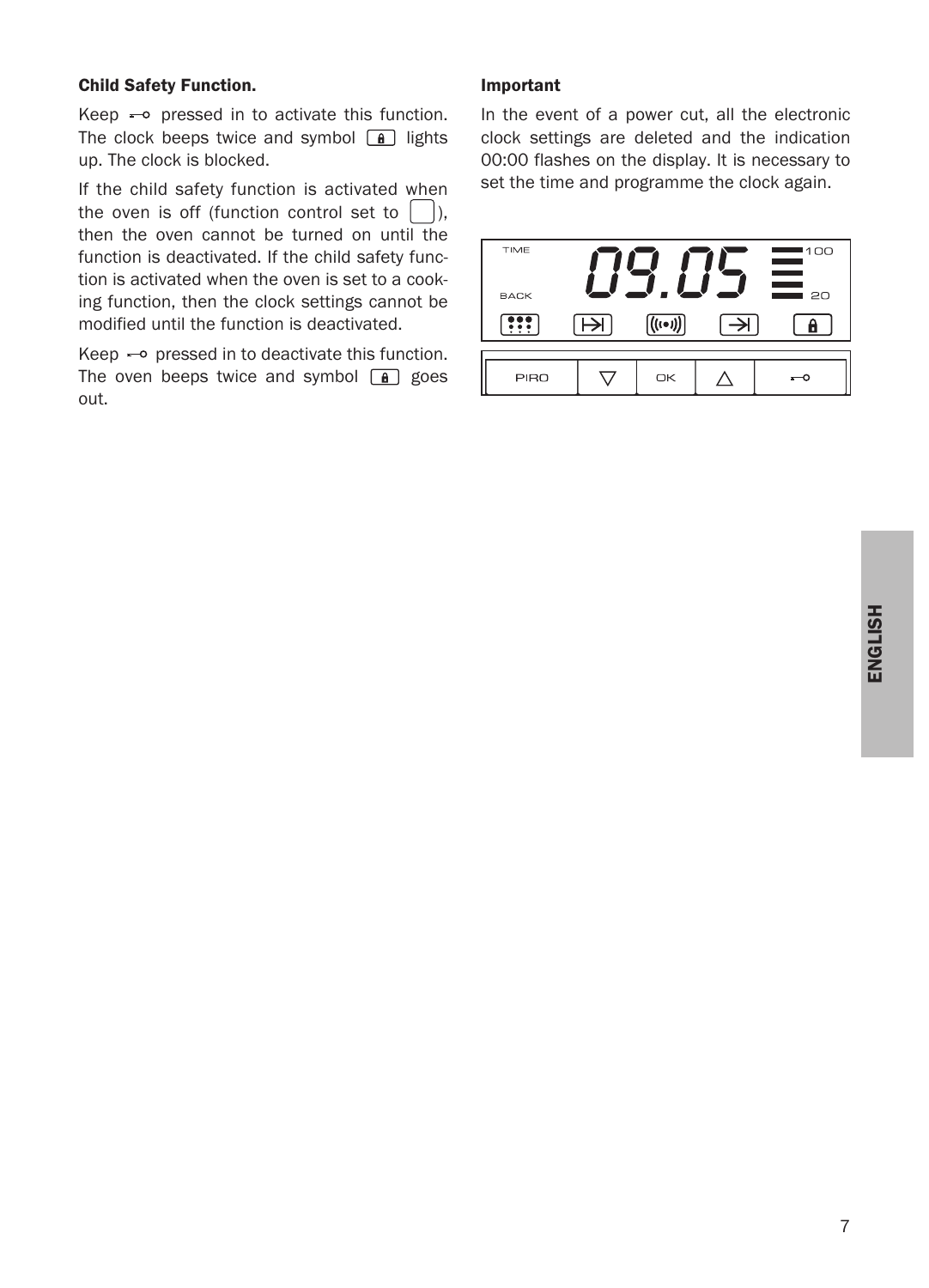### PROGRAMMING AND OPERATING THE PYROLYTIC FUNCTION

Follow the instructions below to carry out a pyrolytic cleaning cycle:

- 1 IMPORTANT: Remove all accessories (shelves, grids, side supports to hold up the shelves, telescopic guide rails) from inside the oven.
- 2 Turn the cooking control dial to Pyrolysis position  $\left[\cdot\right]$ .
- 3 Next, press the **PIRO** key, the word **PIRO** should appear on the timer display.
- 4 After a few seconds, P2 (pyrolysis programme 2) will appear on the timer display, the BACK symbol will also remain lit up.
- 5 You can now change the pyrolysis programme to P1, P2 or P3 by pressing the  $+$  or  $$ keys:

P1: Minimum programme. Duration 1 hour P2: Standard programme. Duration 1 hour and 30 minutes

P3: Maximum programme. Duration 2 hours

- 6 You will hear 2 consecutive beeps after several seconds or by pressing the **PIRO** key confirming the chosen programme.
- 7 You can still change the pyrolysis programme by pressing the  $P_{I}$  and the + or – keys.
- 8 After a short time, you will see the time remaining for the selected programme to end and the symbols  $\left| \cdots \right|$  and BACK lit up on the timer display. The pilot light  $\mathbf \Theta$  will turn on and the oven door cannot be opened, as the heating will have begun.

**IMPORTANT:** At this point, the oven is programmed and the pyrolytic cleaning cycle is underway. During the cycle, none of the timer functions can be selected, except the child lock. Do not try to open the oven door as it may interrupt the cleaning process.

- 9 When the pyrolytic cleaning cycle has finished, an alarm will sound, the symbol  $\left| \cdots \right|$  will flash and you will see the correct time on the display.
- 10 Press any of the timer's keys to disable the alarm.
- 11 Set the cooking control dial to position
- 12 The oven's heating process has ended, however the oven is extremely hot and cannot be used. The cooling motor will operate until the oven cools down, pilot light  $\mathbf \Theta$  will remain on and the symbol  $\left| \cdot \right|$  will flash on the timer display.

#### IMPORTANT

The cooling process may last up to 2 hours owing to the high temperatures inside the oven.

- 13 Once the oven has cooled down, pilot light  $\mathbf \Theta$ will automatically turn off.
- 14 Press the **PIRO** key to stop symbol 9 flashing.  $\left| \cdots \right|$

#### IMPORTANT

To open the door (pilot light  $\mathbf \Theta$  on), the control dial must be in position  $\begin{bmatrix} 1 \\ 1 \end{bmatrix}$ . If you did not follow instruction 11 set the control dial to position and wait a few minutes until the door unlocks and the pilot light switches off.

- 15 Open the oven door and wipe the inside with a damp cloth, cleaning up the ash from the cleaning cycle. Areas in the oven that are difficult to access will need to be cleaned with a non-metallic fibre scourer.
- 16 Once the oven is clean, do not forget to replace the supports and accessories.
- **17** The oven is now ready to be used.

IMPORTANT: If any incidents are detected in the programming and operating of this function, consult the section "Incidents while Operating the Pyrolytic Function".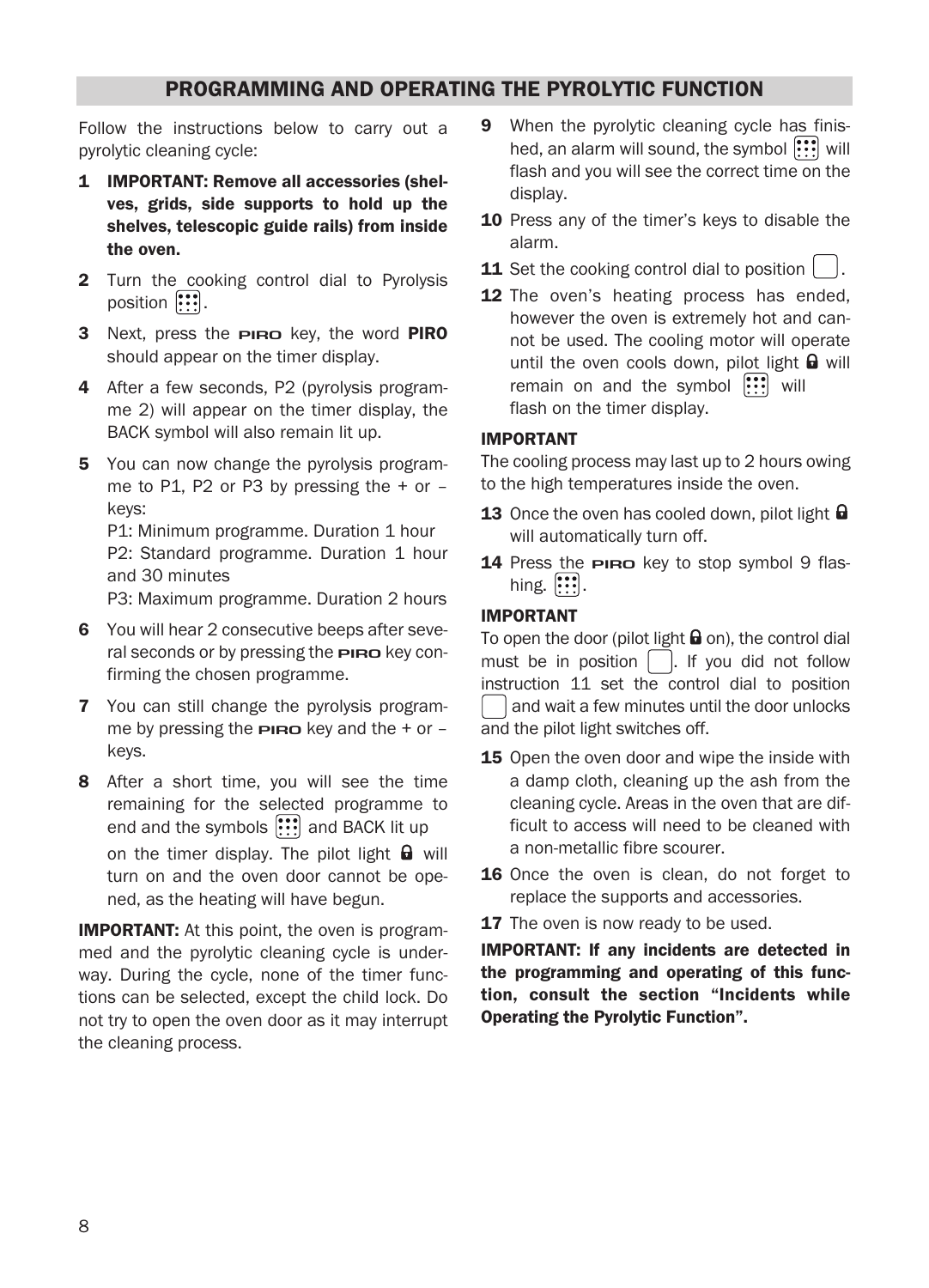### CANCELLING THE PYROLYTIC CYCLE

Pyrolysis is an automatic function and therefore can only be activated from the timer programme. To cancel a cleaning cycle it is necessary to reset the oven, following the instructions below:

- **1** Set the control dial to position
- 2 Unlock the oven door.
- 3 Cancel the pyrolysis programme.
- **1** Set the control dial to position  $\vert \cdot \vert$ . The oven will no longer heat up. Wait a few minutes before continuing with the instructions to unlock the door.
- 2 Unlock the oven door. To cancel the cleaning cycle, the oven door must be unlocked. To do so, consider the following:
	- a) Unlocking the door 30 minutes after the cleaning cycle. If the oven has been operating for more than 30 minutes, the door will unlock automatically once the oven has cooled down to the safe temperature. Then, pilot light  $\blacksquare$  will switch off.
- b) Unlocking the door in the first 30 minutes (at a low temperature). Within the first 30 minutes the oven door will unlock automatically. Follow the instructions below:
	- **1** Turn the control dial to position  $\left|\mathbf{::}\right|$ .
	- 2 Wait for approximately 1 minute.
	- 3 Turn the control dial to position
	- 4 Approximately, 1 minute later pilot light  $\mathbf \Theta$  will turn off and the oven door can be opened.
- 3 Cancel the pyrolysis programme. To cancel the programme you must:
	- **1** Turn the control dial to position  $\begin{bmatrix} \end{bmatrix}$  and then to position
	- 2 Press the **PIRO** key for 3 seconds.
	- 3 Next, the timer display will show the correct time and symbol  $\left| \cdots \right|$  will disappear.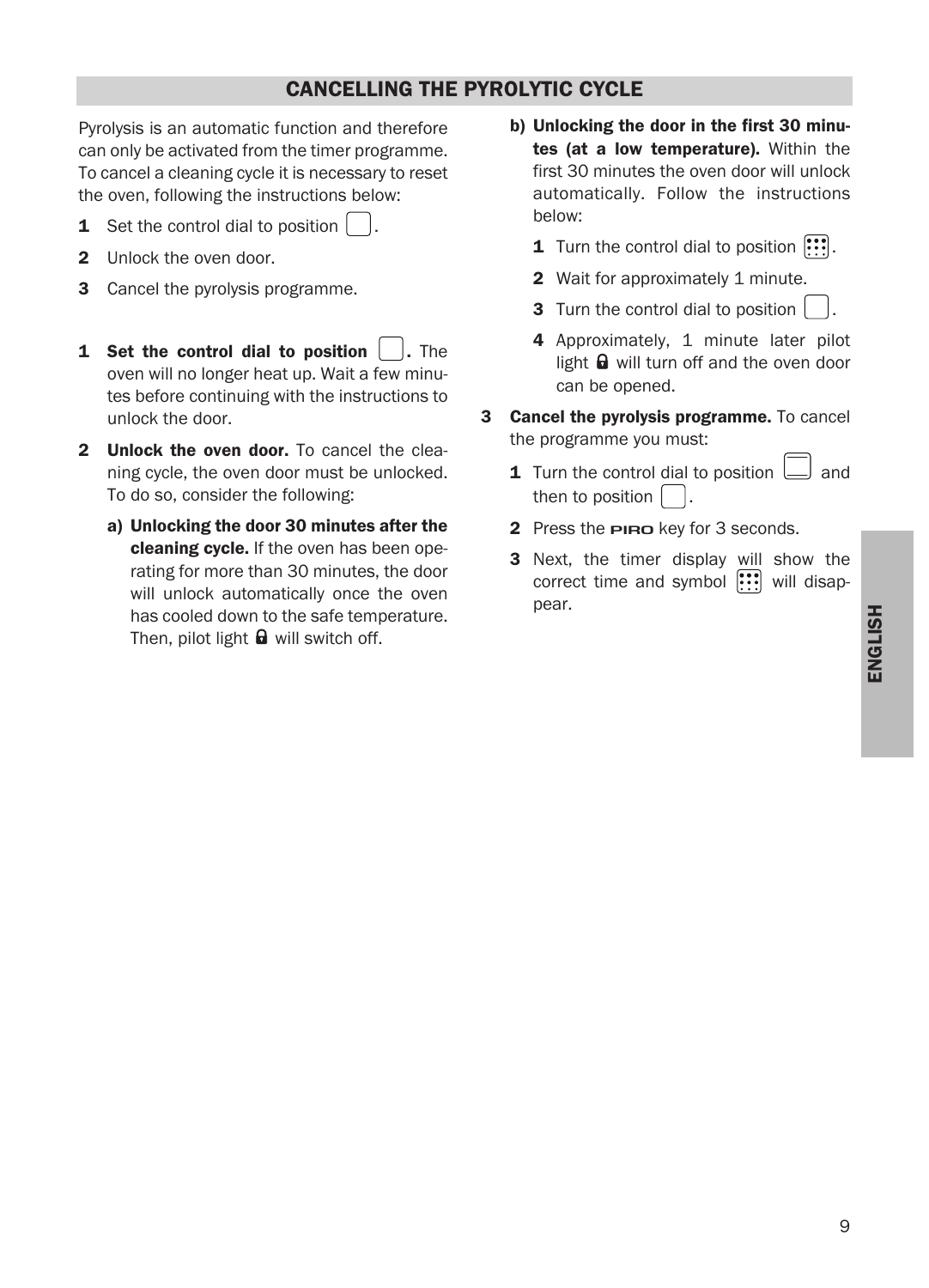# INCIDENTS WHEN OPERATING THE PYROLYTIC FUNCTION

| <b>INCIDENT</b>                                                                                                                                                                                                              | <b>CAUSE</b>                                                                                                                      | <b>SOLUTION</b>                                                                                                                                                                                                                                                                                                       |
|------------------------------------------------------------------------------------------------------------------------------------------------------------------------------------------------------------------------------|-----------------------------------------------------------------------------------------------------------------------------------|-----------------------------------------------------------------------------------------------------------------------------------------------------------------------------------------------------------------------------------------------------------------------------------------------------------------------|
| My accessories and shelf<br>supports are damaged.                                                                                                                                                                            | You have not removed the acces-<br>sories and supports during the<br>pyrolytic cleaning cycle.                                    | You must replace them and<br>remove them in later cleaning<br>cycles.                                                                                                                                                                                                                                                 |
| The enamel colour has<br>changed and stains have<br>appeared.                                                                                                                                                                | The chemical composition of<br>some foodstuffs may cause<br>changes in the enamel.                                                | This is normal and does not<br>damage the properties of the<br>enamel.                                                                                                                                                                                                                                                |
| The oven door is locked, pilot<br>light $\boldsymbol{\Theta}$ is lit up but the oven is<br>not hot.                                                                                                                          | You have turned the control<br>dial to position $\left \cdots\right $ and no<br>other additional operation has<br>been performed. | Switch off the oven and follow<br>the instructions to unlock the<br>door in the first 30 minutes at a<br>low temperature.<br>Next, select the pyrolytic<br>function, carefully following the<br>instructions.                                                                                                         |
| I have turned the control dial<br>to position [:::], pressed the<br>PIRO key, I can see the P1, P2<br>or P3 on the display but the<br>pilot light $\mathbf \Theta$ is not lit up and<br>the oven is not heating up.          | The oven door is not closed<br>properly, so the door cannot<br>be locked.                                                         | Check the door and make sure<br>that it is closed properly.                                                                                                                                                                                                                                                           |
| I have turned the control dial<br>to position $\left[\cdots\right]$ , pressed the<br>PIRO key, I can see the P1, P2<br>or P3 on the display but the<br>pilot light <b>Q</b> is not lit up and<br>the oven is not heating up. | The door switch is not working<br>even though the door is<br>properly closed.                                                     | <b>Call Technical Assistance</b><br>Service as there is a fault in<br>the door switch.                                                                                                                                                                                                                                |
| I have programmed the<br>pyrolysis function, the oven is<br>working properly but pilot light<br><b>a</b> is not lit up.                                                                                                      | Pilot light <b>Q</b> does not work<br>properly.                                                                                   | <b>Call the Technical Assistance</b><br>Service.                                                                                                                                                                                                                                                                      |
| The pyrolysis programme has<br>ended and the oven is cold,<br>but the door is locked and<br>symbol [ !! is flashing.                                                                                                         | You did not turn the control<br>dial to position $\vert \ \vert$ when the<br>pyrolysis programme ended.                           | 1. Turn the control dial to<br>position $\vert$ and wait for 1<br>minute.<br>2. Turn the control dial to posi-<br>tion ::: and wait for 1<br>minute.<br>3. Turn the control dial to posi-<br>tion $\bigcup$ again and wait until<br>pilot light $\theta$ turns off.<br>4. Press the <b>PIRO</b> key for 3<br>seconds. |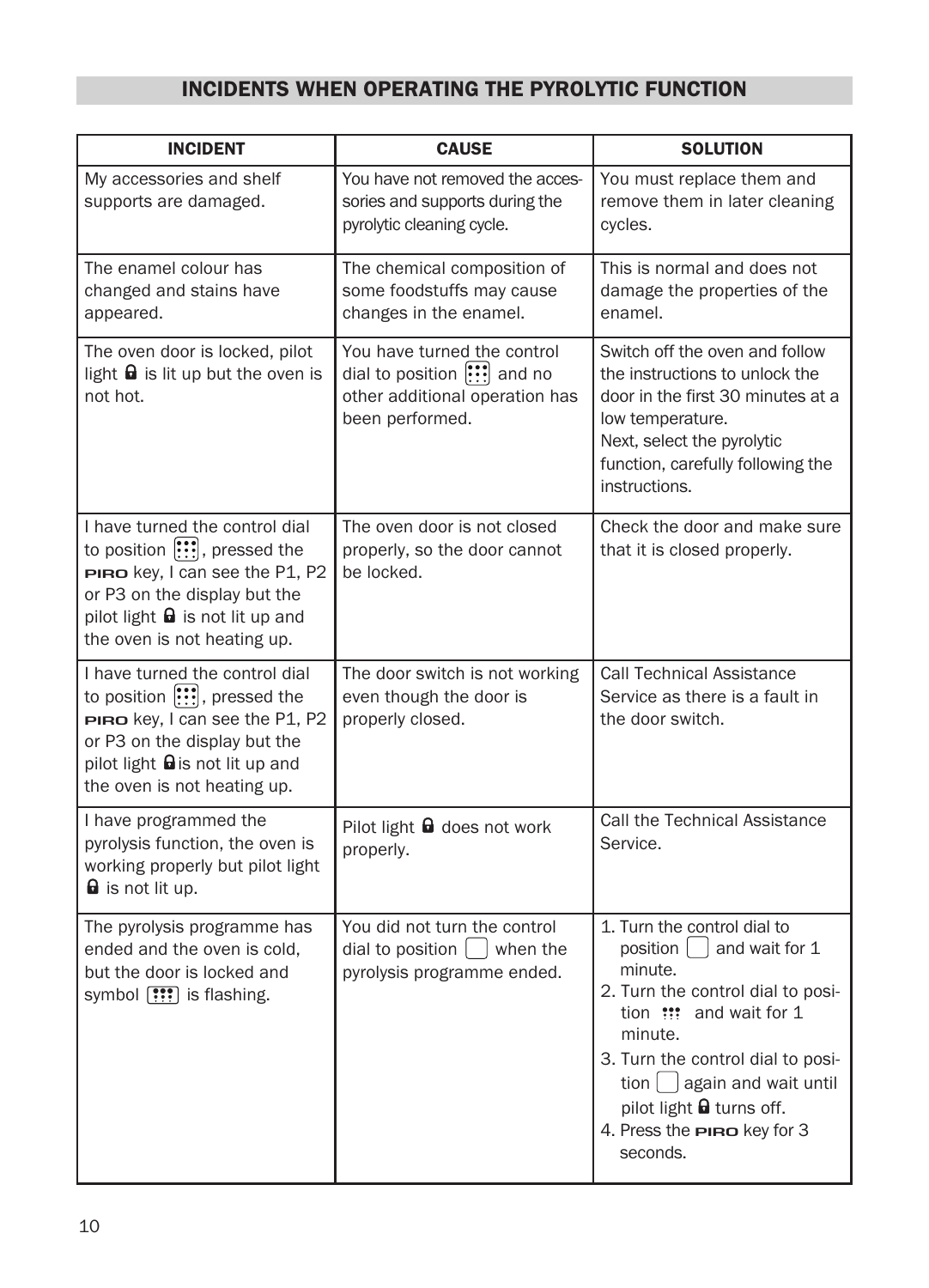| <b>INCIDENT</b>                                                                                                                                                                                        | <b>CAUSE</b>                                                                    | <b>SOLUTION</b>                                                                                                                                                                                                                                 |
|--------------------------------------------------------------------------------------------------------------------------------------------------------------------------------------------------------|---------------------------------------------------------------------------------|-------------------------------------------------------------------------------------------------------------------------------------------------------------------------------------------------------------------------------------------------|
| The control dial is in position<br>and the door is still locked.                                                                                                                                       | The oven has not cooled down<br>to the safe temperature.                        | Wait until the temperature<br>lowers and pilot light <b>a</b> turns<br>off. Then, cancel the pyrolysis<br>programme.                                                                                                                            |
| The control dial is in position<br>, the oven is cold and the<br>door is still locked.                                                                                                                 | You have not followed the<br>instructions to cancel the<br>operation correctly. | 1. Turn the control dial to<br>position  <br>and wait for 1<br>minute.<br>2. Turn the control dial to<br>position ::: and wait for 1<br>minute.<br>3. Turn the control dial to posi-<br>$tion$ again and wait until<br>pilot light a turns off. |
| I have put the control dial in<br>$position \mid$ and the door is<br>unlocked, however symbol :::<br>is still lit up and the remaining<br>time of the cleaning cycle can<br>be seen on the<br>display. | You have not followed the<br>instructions to cancel the<br>operation correctly. | Follow the instructions to<br>cancel the pyrolysis<br>programme.                                                                                                                                                                                |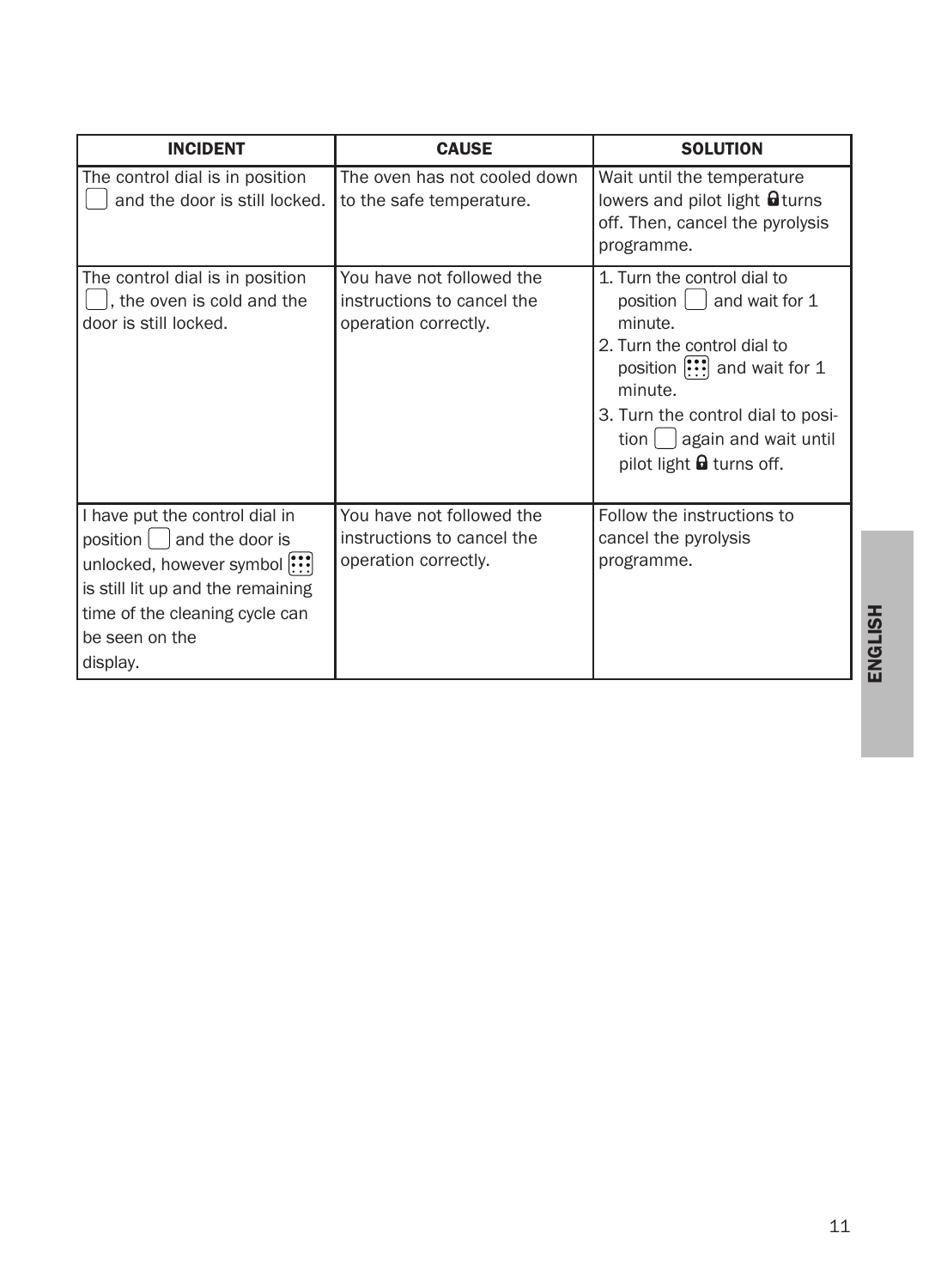# Tray Handle

The tray handle is used when you need to remove the tray to check the food. See figures. To lift the tray out of the oven, you need to use gloves to protect yourself.



Cake tray handle position. You must put the short hook over the tray.



Roasting tray handle position. You must put the long hook over the tray.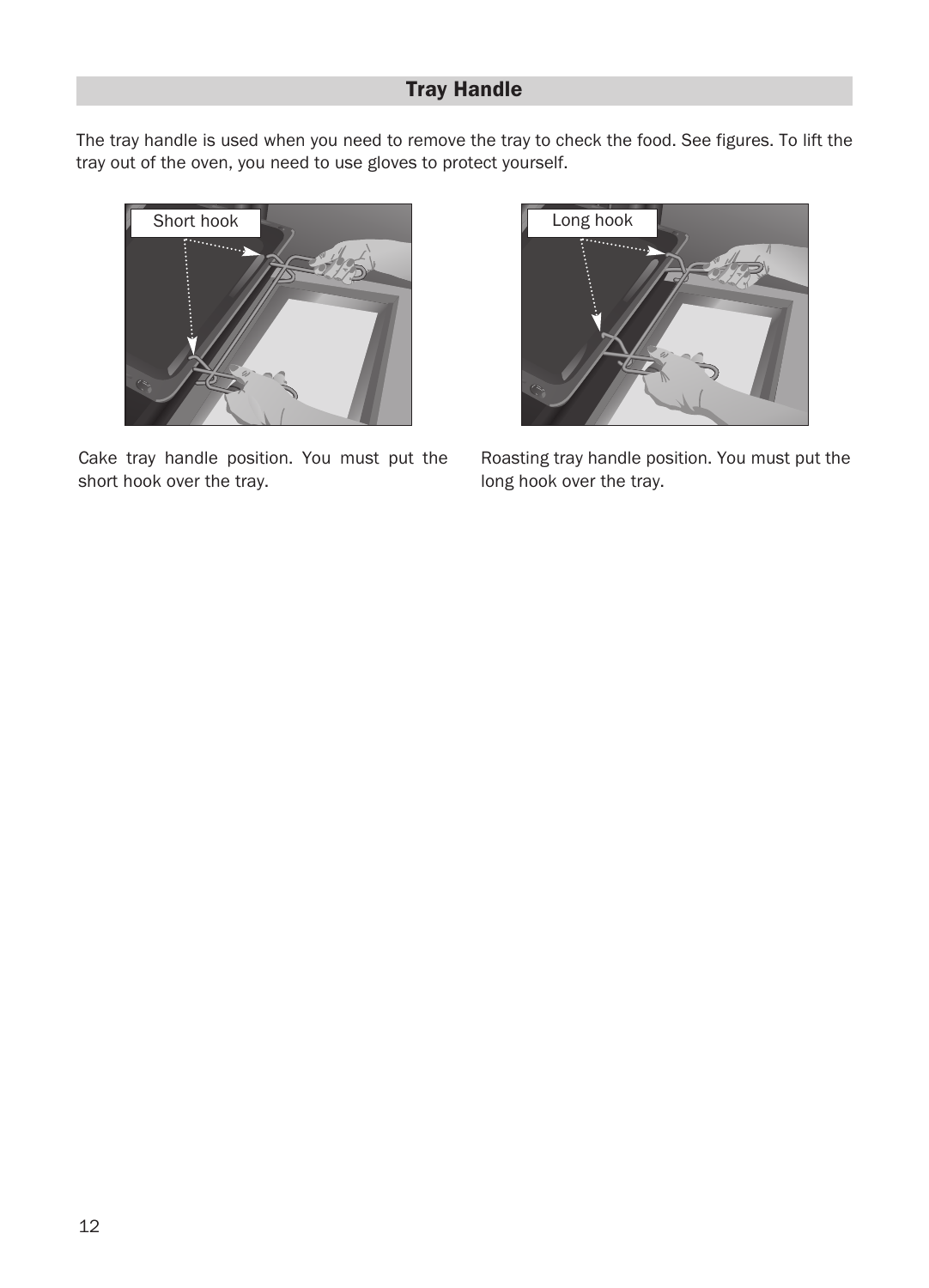### **BROCHURE**

| <b>Manufacturer</b>                                                                               | <b>BAUMATIC</b>     |
|---------------------------------------------------------------------------------------------------|---------------------|
| <b>Model</b>                                                                                      | <b>B0638.6 SS</b>   |
| Energy<br>efficiency<br>class on a<br>scale of A<br>(more efficient)<br>to G (less<br>efficient). | Δ                   |
| Heating<br>function.                                                                              |                     |
| Conventional.                                                                                     |                     |
| Forced air<br>convection.                                                                         | $\leftarrow$        |
| Energy<br>consumption.                                                                            |                     |
| Conventional.                                                                                     | 0,88<br><b>Kwh</b>  |
| Forced air<br>convection.                                                                         | 0,79<br><b>Kwh</b>  |
| Usable volume<br>(litres).                                                                        | 59                  |
| Size:<br>Small<br>Medium<br>Large                                                                 | $\leftarrow$        |
| Time to cook<br>standard load.                                                                    |                     |
| Conventional.                                                                                     | 46 min.             |
| Forced air<br>convection.                                                                         | 47 min.             |
| Baking area.                                                                                      | $1250 \text{ cm}^2$ |
| Noise (dB (A)<br>re 1 pW).                                                                        |                     |

Nuestra aportación a la protección del medio-ambiente: utilizamos papel reciclado. Nuestra aportación a la protección del medio-ambiente: utilizamos papel reciclado. A nossa contribução para a protecção do ambiente: utilizamos papel reciclado. A nossa contribução para a protecção do ambiente: utilizamos papel reciclado. Our contribution to enviromental protection: we use recycled paper.



Our contribution to enviromental protection: we use recycled paper.<br>Notre contribution à la protection de l'environnement : nous utilisons du papier recyclé.<br>Unser Beitrag zum Umweltschutz: wir verwenden umweltfreundliches Notre contribution à la protection de l'environnement : nous utilisons du papier recyclé. Unser Beitrag zum Umweltschutz: wir verwenden umweltfreundliches Papier.